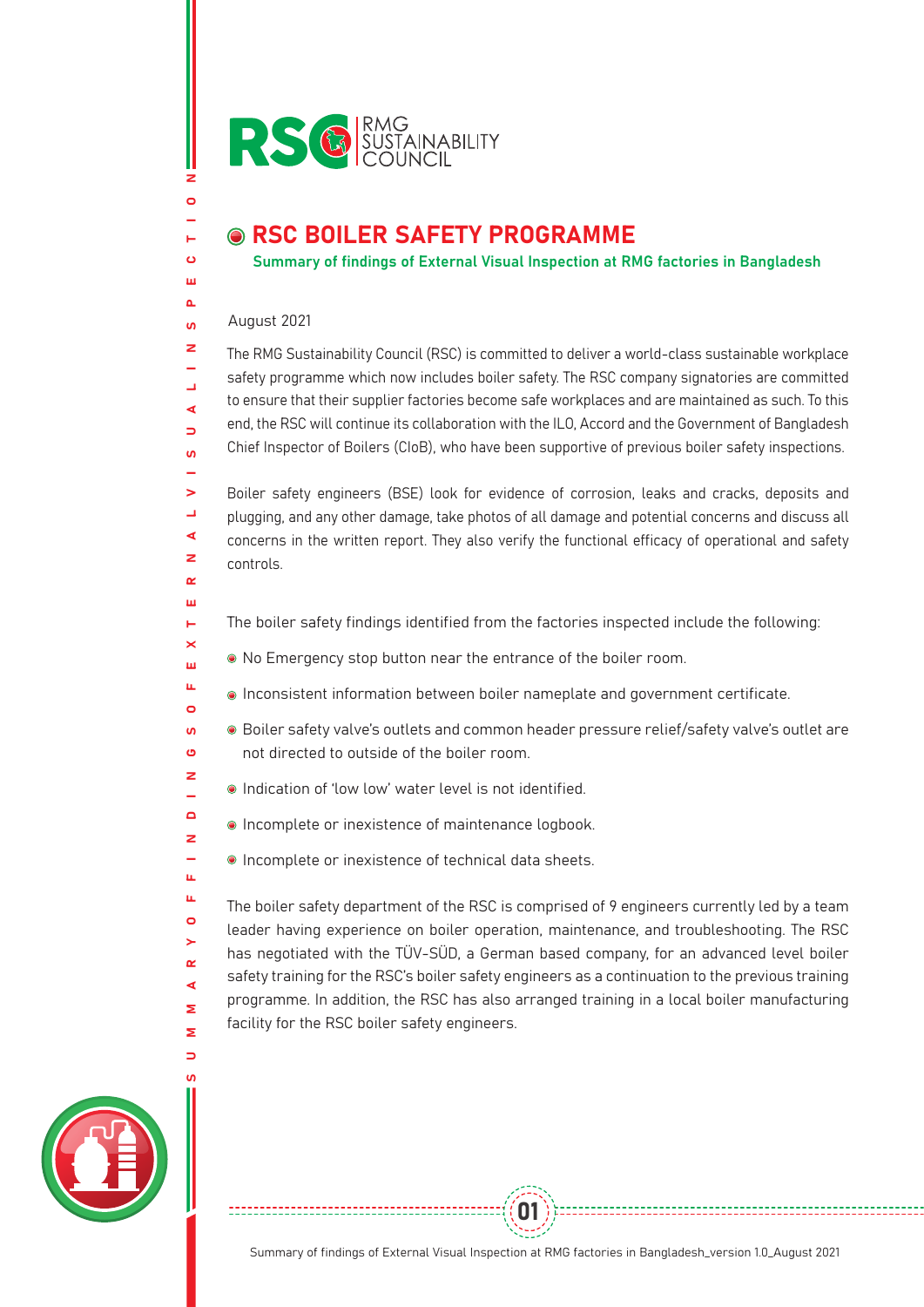## Pictures of safety hazards identified during the External Visual Inspection:



No Emergency stop button near the entrance of the boiler room.





02



S U M M A R Y O F F I N D I N G S O F E X T E R N A L V I S U A L I N S P E C T I O N

u.

u.

 $\circ$ 

>

 $\alpha$ 

∢

Σ

Σ

 $\overline{\phantom{0}}$ 

 $\mathbf{u}$ 

----------------------

z  $\bullet$ 

н  $\ddot{\mathbf{o}}$ Ш  $\Delta$ **u** z

Ľ, ∢  $\Rightarrow$  $\mathbf{u}$ L.  $\geq$ L, ∢  $\overline{z}$  $\alpha$ Ш Ë  $\times$ ш  $\mathbf{u}$  $\circ$ **S** Ő z L.  $\Box$  $\overline{z}$